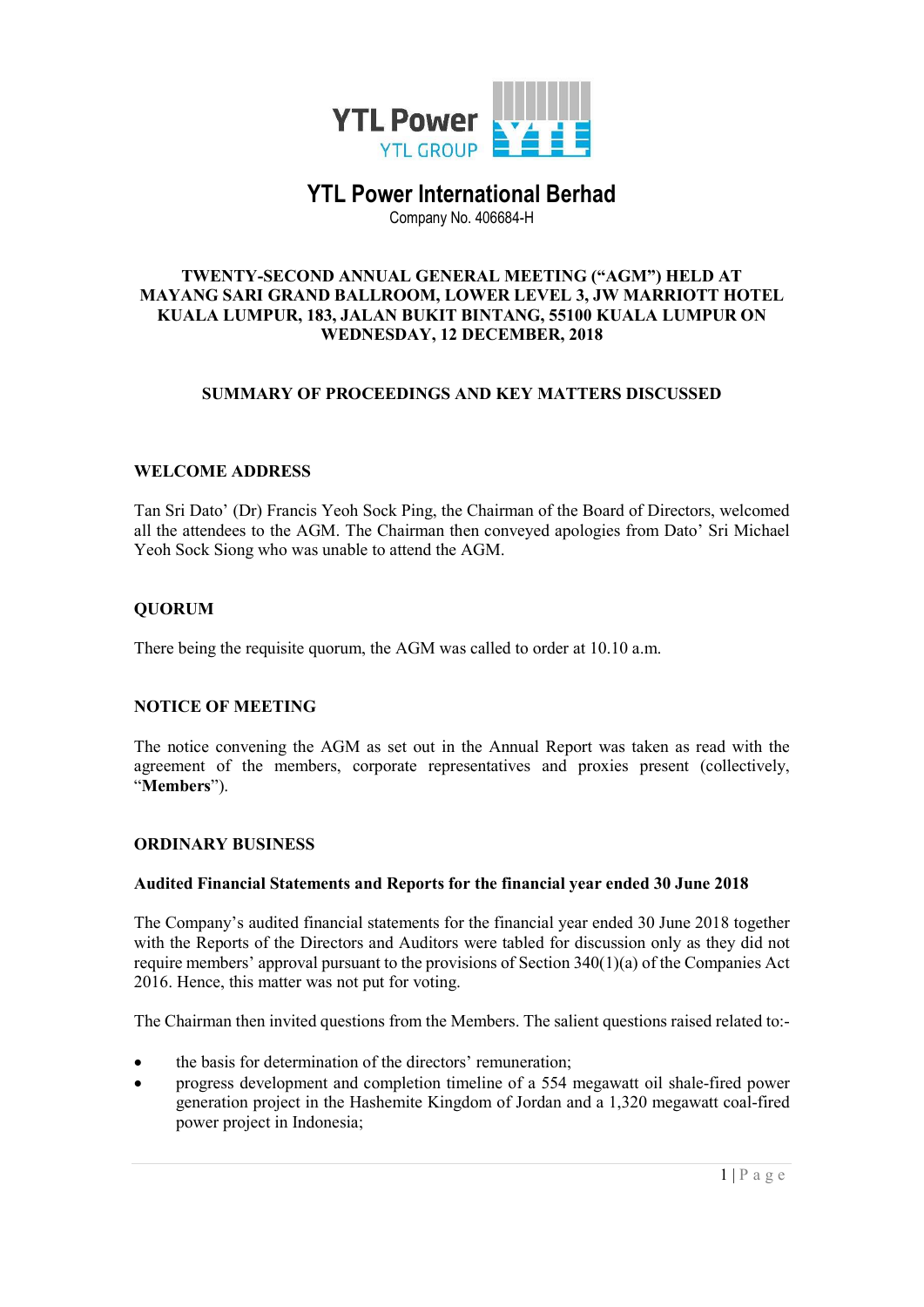- rationale for the acquisition of The Hague Marriott Hotel and update on performance;
- progress, strategies and outlook of the 1BestariNet project, issues and challenges of the project and the project's contribution to the Group's earnings;
- any plans for future developments in other business areas such as green energy and 5G technology.

During the session of addressing the Members' queries relating to the 1BestariNet programme, the following video clips were played:-

- (i) Case study of 1BestariNet as a great showcase of technology in education, presented by Chief Executive Officer of Google, Mr Sundar Pichai, at the annual Google I/O Summit (https://www.youtube.com/watch?v=X3ipm3fDU60);
- (ii) Local news from RTM1 on the positive impact of the Frog VLE programme at SK Sungai Lalang in Kedah (https://www.youtube.com/watch?v=UJ-b6JWoRpo&t=2m14s).

The Secretary then read out the questions from the Minority Shareholder Watchdog Group ("MSWG") raised in its letter to the Company dated 4 December 2018. The answers provided by the Managing Director were as follows:-

### Strategic / Financial

1) How will the Board address the issue of intense price competition in the telecommunications industry, coupled with the higher operating costs in the loss-making segment of Mobile Broadband Network (page 15 of the Annual Report 2018)?

The Group has made good progress in building up its subscriber base, increasing revenue and reducing the segment's losses. As can be seen in the 1st Quarter results for FY2019, the segment's losses have been pared down to RM8 million.

 The bulk of the costs of the mobile broadband business costs are frontloaded to build out the network and infrastructure across the country, and this has now been completed.

 We are also adding value to the business through education platforms and IOT (internet of things) applications. We have the advantage of being the only mobile broadband company to develop and deliver our own virtual learning environment, called the Frog VLE.

2) We note that the increase in the Company's water and sewerage segment profit before tax was mainly due to a reduction in operating cost (page 15 of the Annual Report 2018). How much costs had been reduced by the segment in FY2018? How much is expected to be reduced in FY2019 and in which areas?

Operating costs were reduced by a one-off credit recognised in 2018 relating to a reduction in pension costs. The net amount was approximately RM163.5 million. Going forward, the pension actuarial valuation and assumptions will be adjusted and updated on an annual basis.

3) What are the main reasons for the sharp decrease in other operating income by approximately 60% from RM102.9 million in FY2017 to RM41.2 million in FY2018 (page 103 of the Annual Report 2018)?

The other operating income recorded in FY2018 is a normalised level.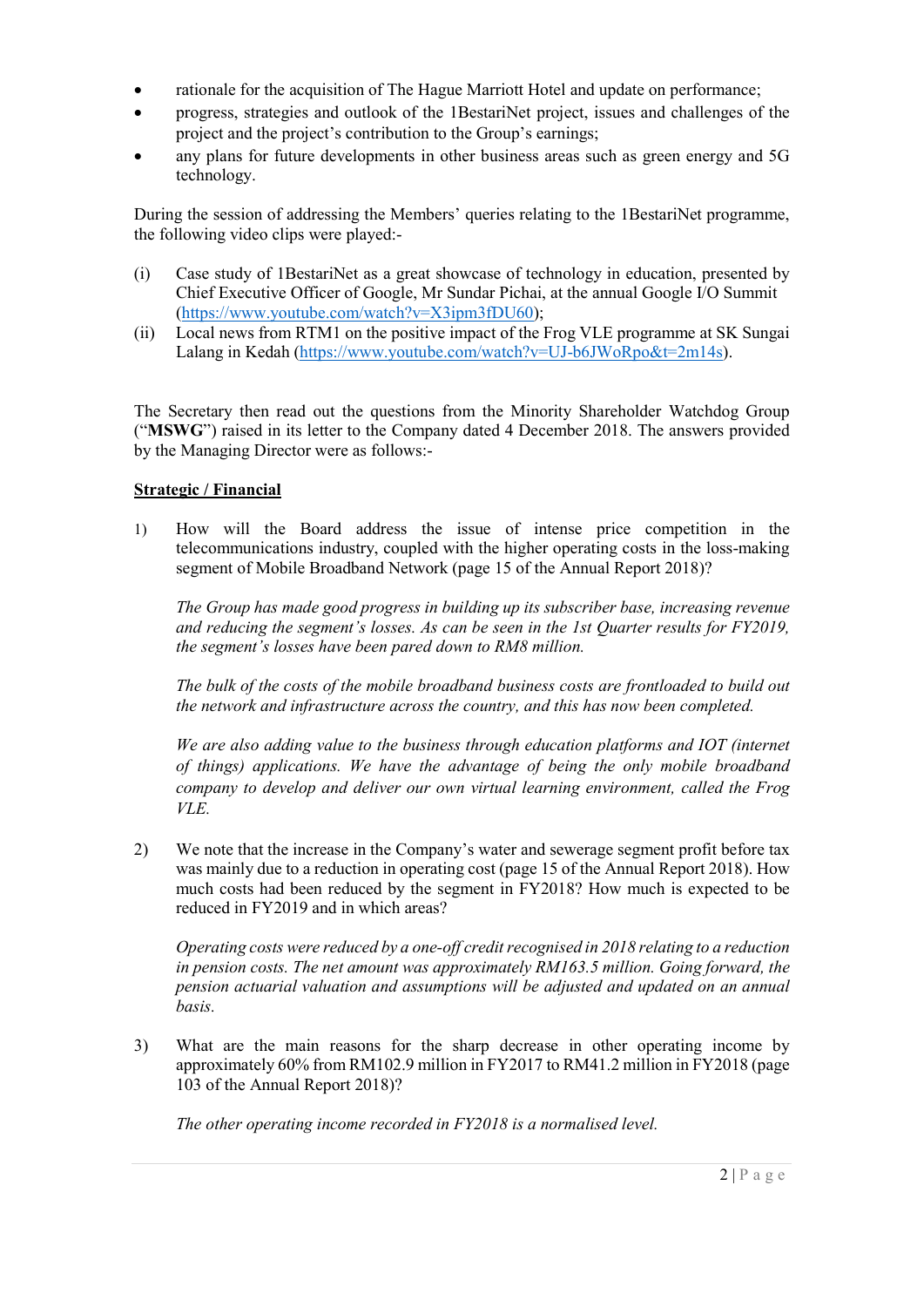Compared to FY2017, the lower income in FY2018 was mainly due to the following:-

- (i) A one-off fair value gain last year of approximately RM32 million that was absent in 2018. The one-off gain relates to the acquisition of an additional 15% stake in APCO, Jordan; and
- (ii) Lower interest income and lower forex gains in 2018 compared to 2017.
- 4) What measures are being taken to manage the finance costs of the Investment Holding Activities segment which had contributed to the segment's loss of RM43.5 million in FY 2018 (page 16 of the Annual Report)?

 Measures being taken include paring down of borrowings (RM1.2 billion in debt was repaid in August 2018) and proactive management of the Group's investment portfolios.

 The Group has always maintained an optimal capital structure to ensure it is in a strong financial position to gain the best advantage in terms of merger and acquisition opportunities.

### Corporate Governance

The Company in its Corporate Governance Report stated that it has applied Practice 12.3 of MCCG. Practice 12.3 refers to facilitating or providing a platform for shareholders to vote remotely without being physically present at the Company's AGM.

Based on the Company's explanation on the application of Practice 12.3, the Company has not applied the Practice.

Please take note.

The Intended Outcome for Practice 12.3 is that shareholders are able to participate, engage the board and senior management effectively and make informed voting decisions at General Meetings. Our view is that this outcome has been fully met in our conduct of the AGM.

The entirety of 12.3 is that a platform for voting in absentia is provided where AGMs are held in remote areas that are difficult to access. Our AGMs are held in areas that are easy for shareholders to reach. This has the dual benefits of:-

- (i) Making it easy for shareholder to attend; and
- (ii) Encouraging shareholders to attend in order to hear explanations from the Board and discussions during the meeting;

This enables shareholders to better understand the rationale for the resolutions and make informed decisions during the voting process.

As regards the rest of 12.3, the Company does utilise technology to facilitate voting for large numbers of shareholders as can be seen by the voting via apps and electronic voting provided for at this AGM and for the past few years.

With that, the Chairman concluded the question and answer session for agenda 1 and declared that the Audited Financial Statements were duly laid before the Members in accordance with the requirements of the Companies Act, 2016.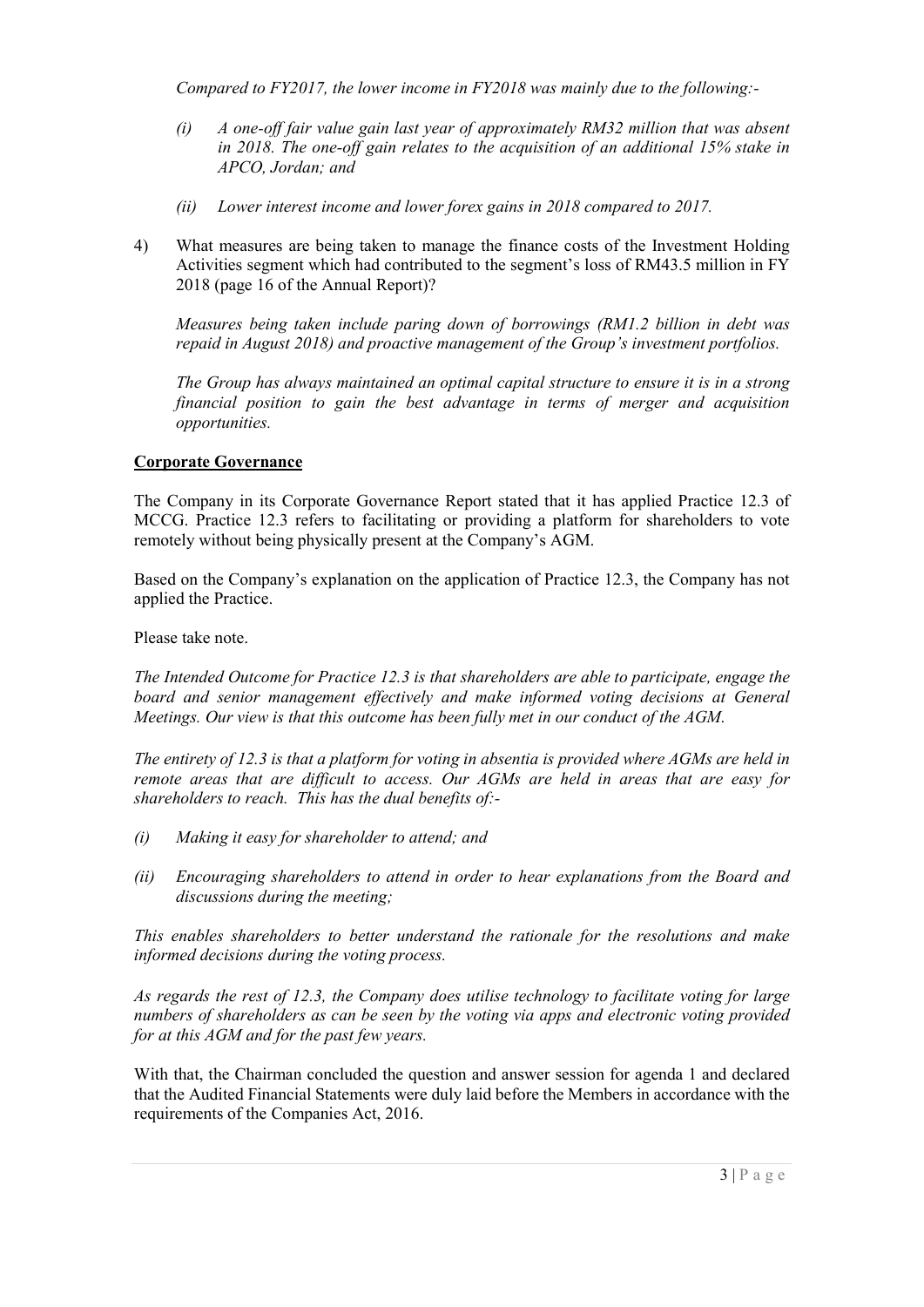No questions were raised on Resolutions 1 to 11 which were duly proposed and seconded by Members and put aside by the Chairman for voting by poll upon completion of the remaining business of the AGM.

The poll results were as follows:

# RESOLUTION 1

 Re-election of Dato' Yeoh Seok Kian who retired pursuant to Article 84 of the Company's Constitution.

| Vote in Favour |               | Vote Against  |               |                |
|----------------|---------------|---------------|---------------|----------------|
| No. of Shares  | $\frac{0}{0}$ | No. of Shares | $\frac{0}{0}$ | <b>Results</b> |
| 6,504,074,248  | 96.3950       | 243, 241, 373 | 3.6050        | Carried        |

# RESOLUTION 2

 Re-election of Dato' Yeoh Soo Min who retired pursuant to Article 84 of the Company's Constitution.

| Vote in Favour |               | Vote Against  |               |                |
|----------------|---------------|---------------|---------------|----------------|
| No. of Shares  | $\frac{0}{0}$ | No. of Shares | $\frac{0}{0}$ | <b>Results</b> |
| 6,504,036,629  | 96.3949       | 243, 243, 373 | 3.6051        | Carried        |

# RESOLUTION 3

 Re-election of Dato' Yeoh Seok Hong who retired pursuant to Article 84 of the Company's Constitution.

| Vote in Favour |         | Vote Against  |               |                |
|----------------|---------|---------------|---------------|----------------|
| No. of Shares  | $\%$    | No. of Shares | $\frac{0}{0}$ | <b>Results</b> |
| 6,729,562,862  | 99.7374 | 17,717,140    | 0.2626        | Carried        |

# RESOLUTION 4

 Re-election of Dato' Yeoh Soo Keng who retired pursuant to Article 84 of the Company's Constitution.

|               | Vote in Favour<br>Vote Against |               |               |                |
|---------------|--------------------------------|---------------|---------------|----------------|
| No. of Shares | $\%$                           | No. of Shares | $\frac{0}{0}$ | <b>Results</b> |
| 6,504,025,812 | 96.3949                        | 243, 243, 373 | 3.6051        | Carried        |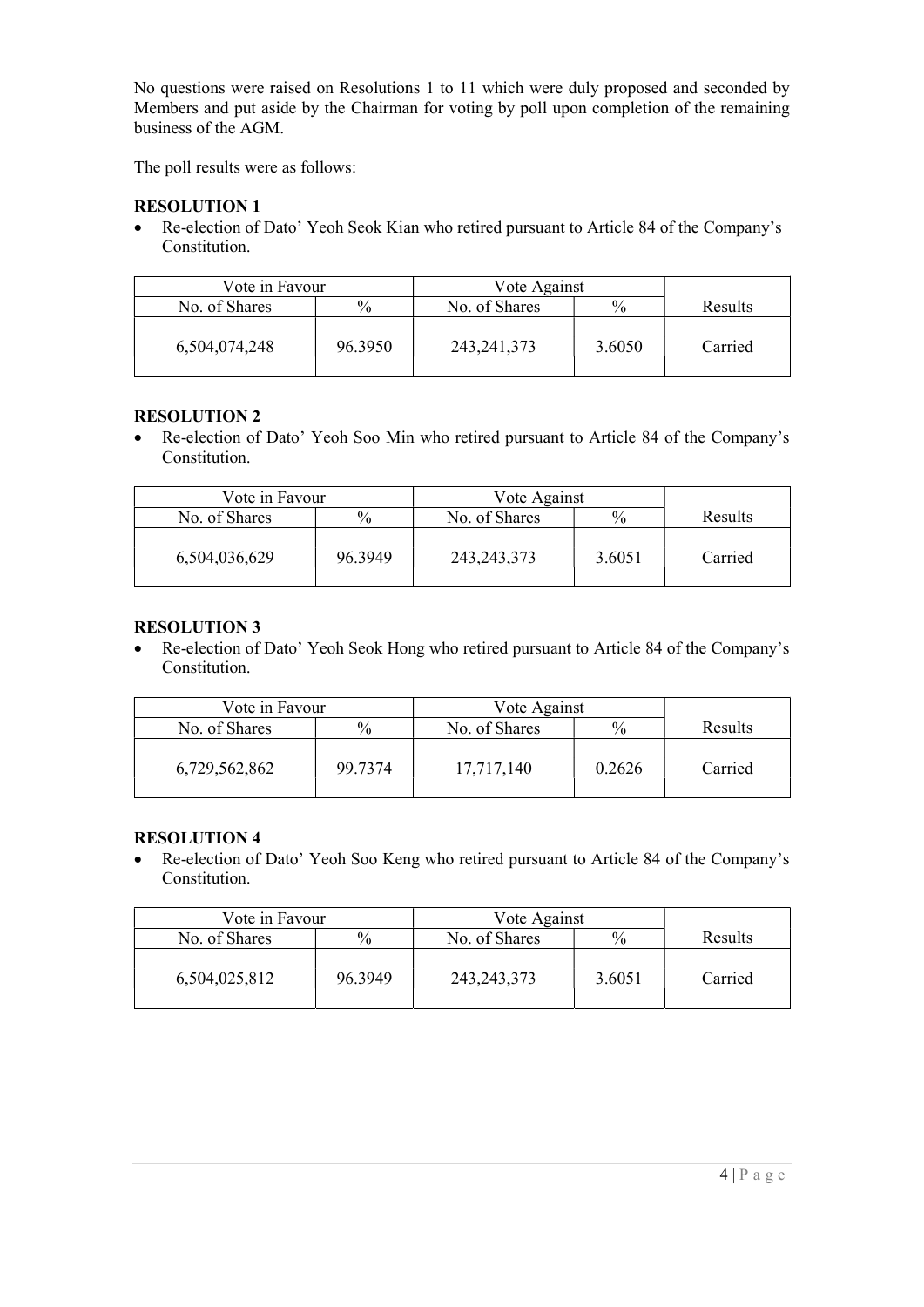#### RESOLUTION 5

 Approval of the payment of Directors' fees amounting to RM724,932 for the financial year ended 30 June 2018.

| Vote in Favour   |               | Vote Against  |               |                |
|------------------|---------------|---------------|---------------|----------------|
| No. of Shares    | $\frac{0}{0}$ | No. of Shares | $\frac{0}{0}$ | <b>Results</b> |
| 6, 567, 134, 449 | 99.9885       | 757,391       | 0.0115        | Carried        |

## RESOLUTION 6

 Approval of the payment of meeting attendance allowance of RM1,000 per meeting for each Non-Executive Director for the period from January 2019 to December 2019.

| Vote in Favour |         | Vote Against  |               |                |
|----------------|---------|---------------|---------------|----------------|
| No. of Shares  | $\%$    | No. of Shares | $\frac{0}{0}$ | <b>Results</b> |
| 6,746,721,996  | 99.9918 | 552,702       | 0.0082        | Carried        |

### RESOLUTION 7

 Re-appointment of PricewaterhouseCoopers PLT as Auditors of the Company and authorisation for the Directors to fix their remuneration.

|               | Vote in Favour |               | Vote Against  |                |
|---------------|----------------|---------------|---------------|----------------|
| No. of Shares | $\frac{0}{0}$  | No. of Shares | $\frac{0}{0}$ | <b>Results</b> |
| 6,735,387,274 | 99.8236        | 11,900,140    | 0.1764        | Carried        |

### SPECIAL BUSINESS:

### RESOLUTION 8

 Approval for Tan Sri Datuk Dr. Aris Bin Osman @ Othman to continue in office as Independent Non-Executive Director.

| Vote in Favour |               | Vote Against  |               |                |
|----------------|---------------|---------------|---------------|----------------|
| No. of Shares  | $\frac{0}{0}$ | No. of Shares | $\frac{0}{0}$ | <b>Results</b> |
| 5,707,467,865  | 84.5891       | 1,039,819,549 | 15.4109       | Carried        |

### RESOLUTION 9

 Authorisation for the Directors to allot shares pursuant to Sections 75 and 76 of the Companies Act, 2016.

| Vote in Favour |               | Vote Against  |               |                |
|----------------|---------------|---------------|---------------|----------------|
| No. of Shares  | $\frac{0}{0}$ | No. of Shares | $\frac{0}{0}$ | <b>Results</b> |
| 6,150,412,102  | 91.1538       | 596,875,312   | 8.8462        | Carried        |